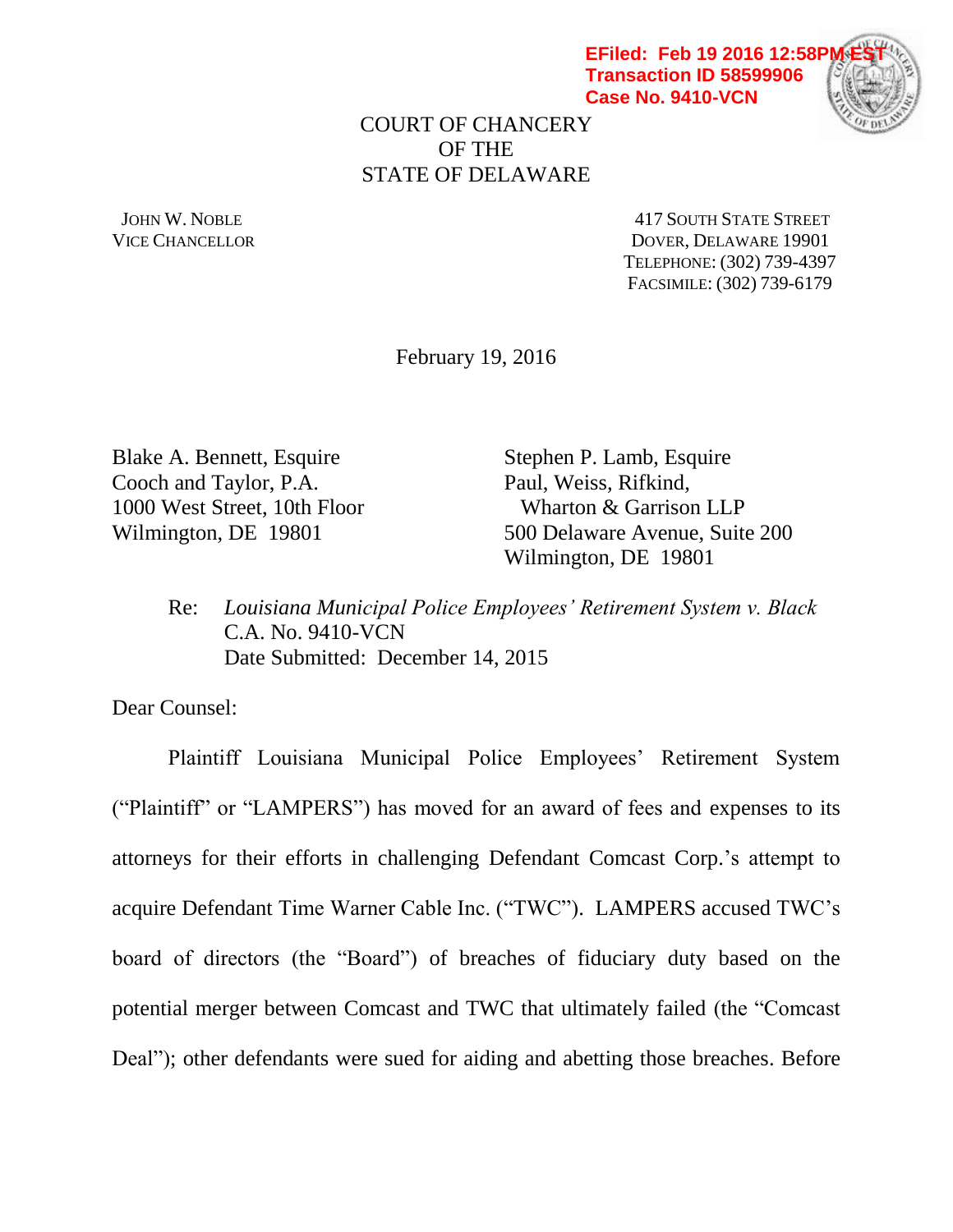the Comcast Deal fell apart, the parties had negotiated a Stipulation and Agreement of Compromise, Settlement, and Release (the "Proposed Settlement"), conditioned on the deal's consummation, that purported to resolve, to some extent, the issue of attorney's fees.<sup>1</sup> Because the Comcast Deal never happened and the Proposed Settlement does not control, Plaintiff now requests a "mootness" fee award to its attorneys for securing some benefits of disputed value for the putative class of TWC shareholders before the deal collapsed under the weight of regulatory concerns.

Between May 2013 and May 2015, Comcast and Charter Communications, Inc. ("Charter") both sought to acquire TWC. About midway through that saga, Comcast appeared to emerge as the successful acquirer when Comcast and TWC entered into an Agreement and Plan of Merger dated February 12, 2014 (the "Merger Agreement").<sup>2</sup> The Merger Agreement contained a number of deal protection devices, including a no-solicitation provision,  $3\alpha$  force-the-vote

<sup>1</sup> The Proposed Settlement is attached to the Letter of Blake A. Bennett, Esq., dated November 14, 2014.

<sup>&</sup>lt;sup>2</sup> Verified Am. Class Action Compl.  $\P$  2.

<sup>3</sup> *Id.* ¶¶ 72–73.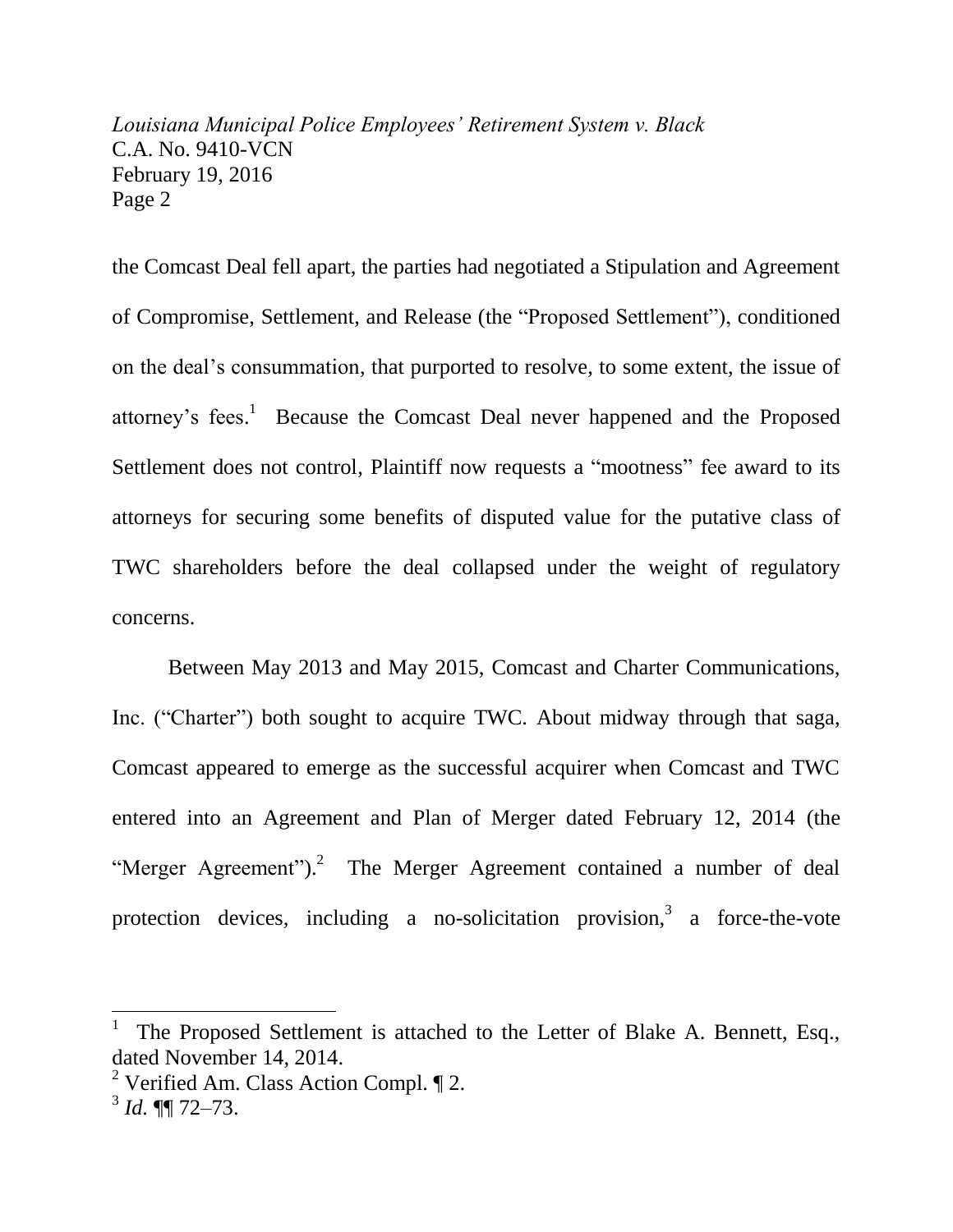provision,<sup>4</sup> and a matching rights provision.<sup>5</sup> The latter provided that if the Board decided to change its recommendation in response to a superior offer, the Board could not communicate with TWC's shareholders for five business days, during which time Comcast could amend its offer.<sup>6</sup> On March 20, 2014, Comcast filed a preliminary Form S-4 Registration Statement (the "Preliminary Proxy") detailing the Comcast Deal and setting forth the Board's unanimous recommendation that TWC stockholders vote in its favor.<sup>7</sup> The prospective Comcast Deal attracted a number of lawsuits in New York and Delaware, including this one.<sup>8</sup>

Eventually, the litigants agreed to a single forum and, after some amount of discovery, began moving toward settlement. The parties agreed to coordinate all proceedings through a determination on a motion for preliminary injunction in the Supreme Court of New York, New York County.<sup>9</sup> Subsequent settlement talks resulted in the parties' entry into two agreements: a Memorandum of

6 *Id.*

 $^{4}$  *Id.*  $\P$  174.

 $^5$  *Id.*  $\sqrt{\phantom{a}}$  177.

 $<sup>7</sup>$  Aff. of Jason M. Leviton in Supp. of Pl.'s Mot. for an Award of Att'ys' Fees and</sup> Expenses ("Leviton Aff.") Ex. D (Preliminary Proxy).

<sup>&</sup>lt;sup>8</sup> LAMPERS filed its initial Complaint on March 4, 2014 and an Amended Complaint on March 28, 2014.

<sup>&</sup>lt;sup>9</sup> Letter of Blake A. Bennett, Esq., dated May 19, 2014.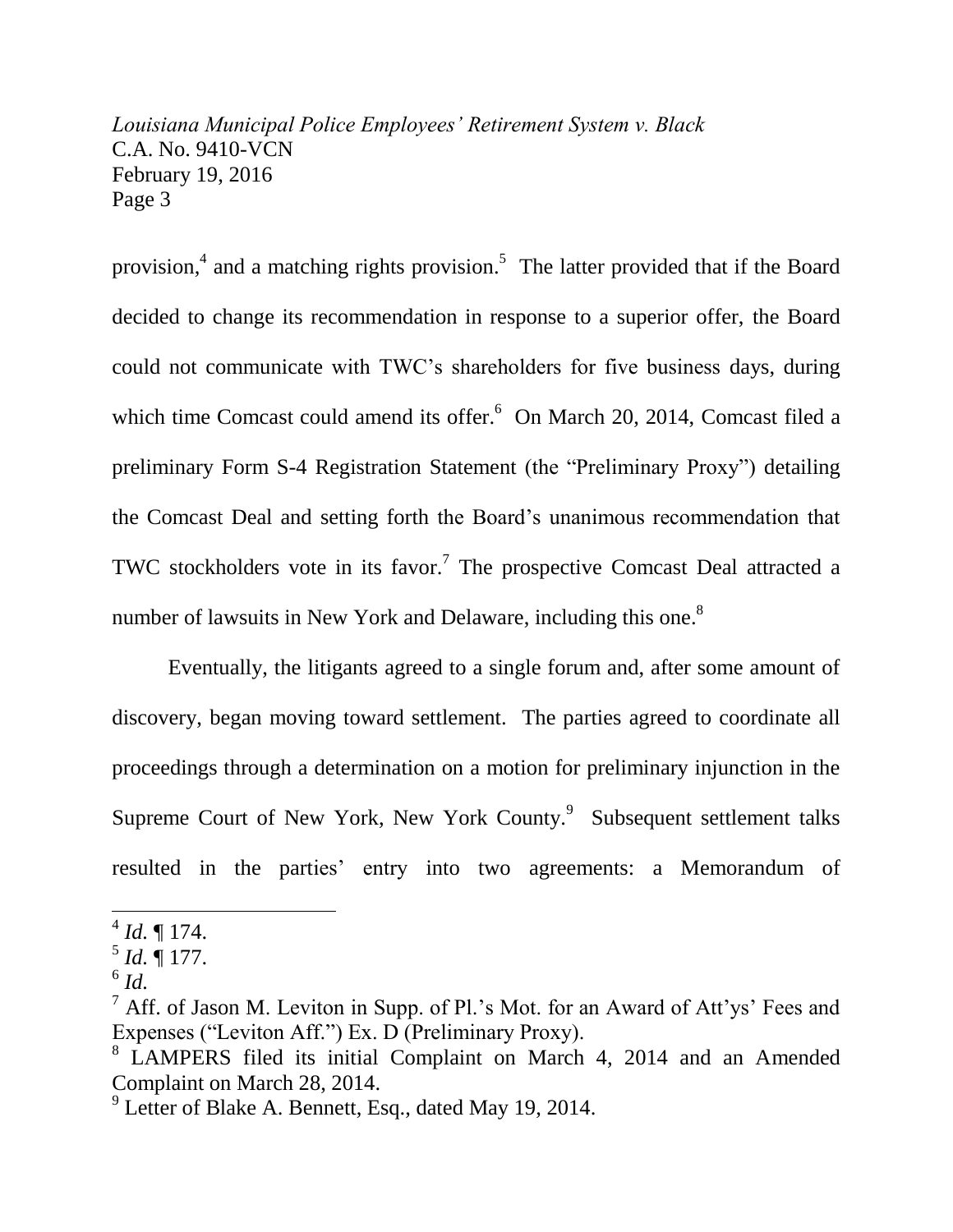Understanding ("MOU"), dated July 22, 2014,<sup>10</sup> and the Proposed Settlement, which is dated November 12,  $2014$ .<sup>11</sup> In connection with these negotiations, Defendants (1) filed an amended proxy statement containing a number of supplemental disclosures and (2) agreed to reduce Comcast's matching rights period from five days to three (the "Matching Rights Reduction").

Two supplemental disclosures are noteworthy. First, TWC disclosed that it had compared Charter's offer to, among other comparable transactions, a 2005 transaction with a one-year forward estimated EBITDA multiple of 13.5x and a 2001 transaction with one of 20.8x. In the same disclosure, TWC noted that the 2001 transaction, which was between AT&T Broadband ("AT&T") and Comcast, "was the only true comparable deal from a scale perspective."<sup>12</sup> Second, TWC disclosed that Comcast had declined TWC's request to see forecasts and projections of future performance prepared by Comcast's management because

<sup>&</sup>lt;sup>10</sup> The MOU is attached to the Letter of Blake A. Bennett, Esq., dated July 24, 2014.

<sup>&</sup>lt;sup>11</sup> Memorandum of Understanding ("MOU") at 13; Proposed Settlement at 2. The Proposed Settlement contemplated that the Defendants would pay, subject to court approval, an attorneys' fee award up to \$1,850,000. Proposed Settlement ¶ 15. It was conditioned on, *inter alia*, consummation of the Comcast Deal. *Id.* ¶ 13.  $12$  MOU Ex. A at 100.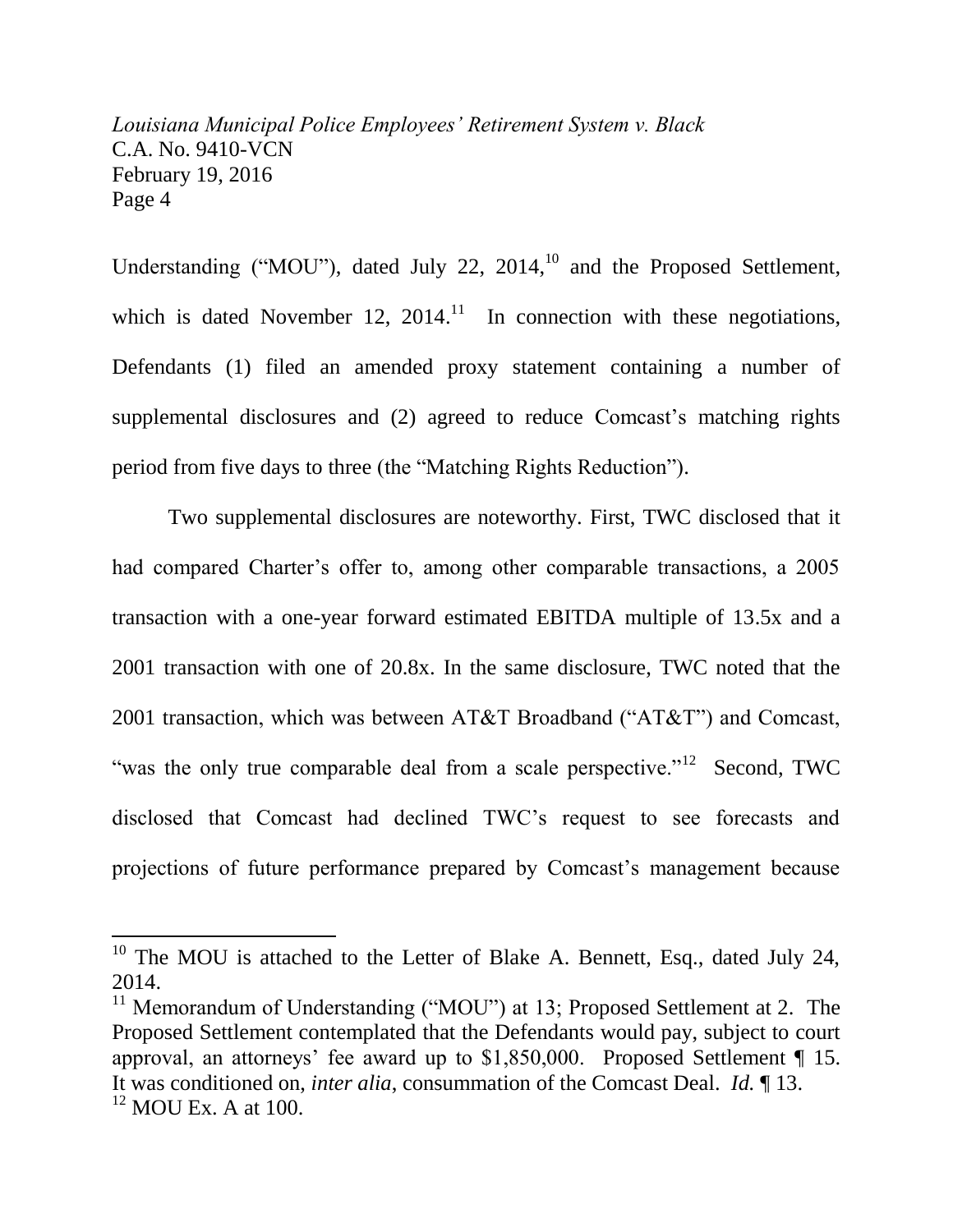Comcast "does not, as a matter of course, publicly disclose forecasts or projections as to its potential future performance."<sup>13</sup> Presumably, these disclosures were sought to give TWC's stockholders a more accurate understanding of the Comcast Deal—which, in Plaintiff's view, was not in the best interests of TWC's shareholders. The parties debate the importance of the supplemental disclosures which did provide TWC stockholders information about TWC's due diligence which LAMPERS suggests was demonstrably inadequate—in the context of an allstock transaction. Learning more about Comcast's projections which had not been shared allowed TWC shareholders to assess the importance, if any, of their own inability to review those projections. Also, significant disclosures have been made about the AT&T-Comcast deal from 2001, but that information was not part of the precedent transaction analysis in the Preliminary Proxy. By assuring that this information was provided contemporaneously, LAMPERS made certain that the information was readily available to the stockholders. There is, however, room for significant debate about the continuing usefulness of such financial information more than a decade old.

l

<sup>13</sup> *Id.* at 149.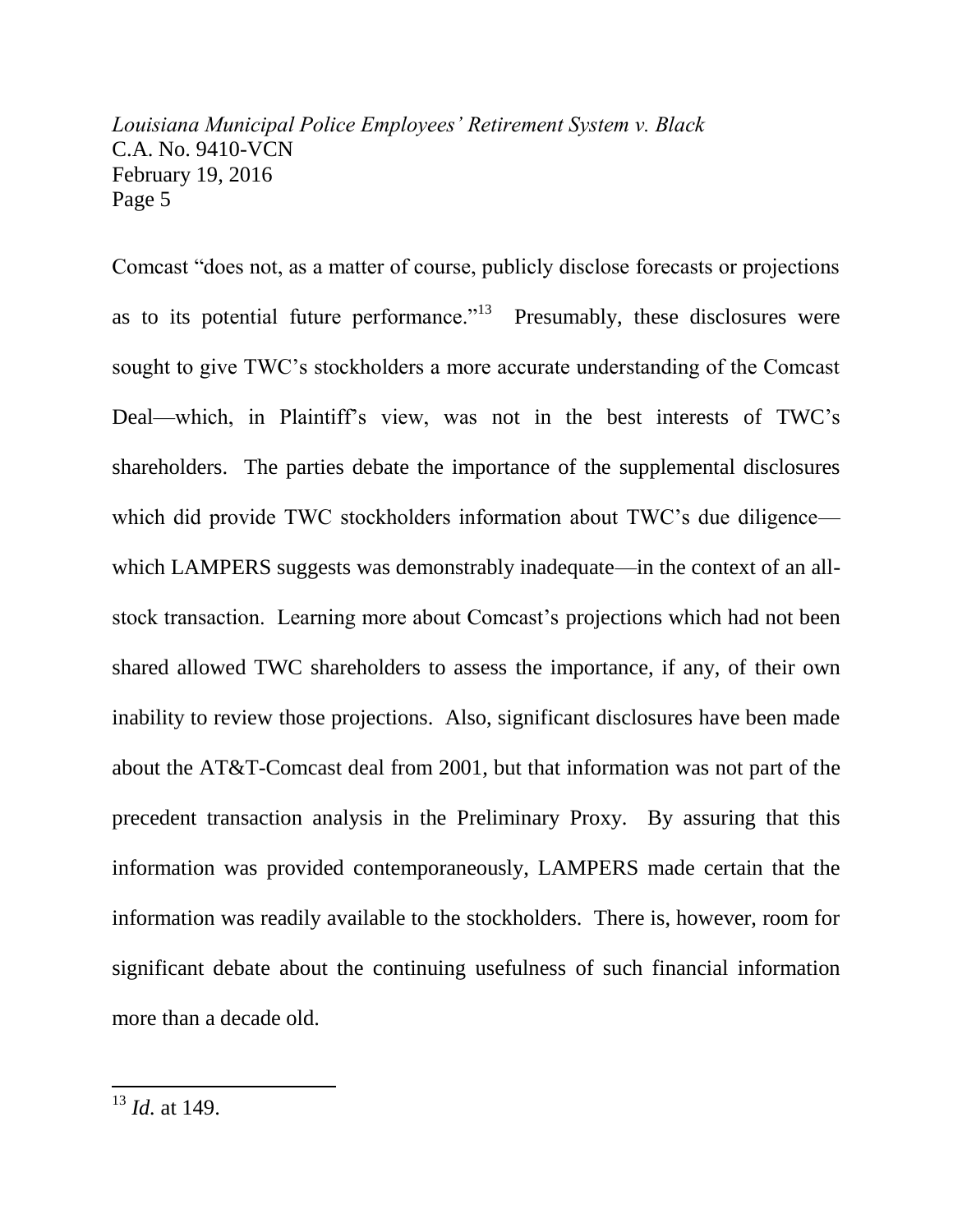On April 24, 2015, TWC and Comcast, primarily because of regulatory considerations, announced a mutual agreement to terminate the Comcast Deal.<sup>14</sup> Roughly one month later, on May 26, 2015, Charter announced that it had reached an agreement to merge with TWC (the "TWC-Charter Transaction").<sup>15</sup>

After the Comcast Deal was terminated, LAMPERS' counsel, primarily, Block & Leviton, LLP, sought a mootness fee for the supplemental disclosures and Matching Rights Reduction<sup>16</sup> and commenced discussions with Paul, Weiss, Rifkind, Wharton & Garrison LLP ("Paul Weiss"), counsel for TWC, to that end. Jason Leviton, Esq. negotiated on behalf of Block & Leviton and Jay Cohen, Esq. negotiated on behalf of Paul Weiss. Between June and August, 2015, Leviton and Cohen exchanged a number of emails chronicling an initial harmony that later devolved into the present dispute. In particular, discussions broke down after

<sup>&</sup>lt;sup>14</sup> Transmittal Aff. of Daniel A. Mason in Supp. of the TWC Defs.' Answering Br. in Opp'n to Pl.'s Mot. for an Award of Att'ys' Fees and Expenses ("Mason Aff.") Ex. D. Plaintiff represents that the termination announcement came "following reports that antitrust regulators were unlikely to grant approval." Pl.'s Br. in Supp. of Appl. for an Award of Att'ys' Fees and Expenses ("Pl.'s Opening Br.") 12.

<sup>&</sup>lt;sup>15</sup> Mason Aff. Ex. E. It has been suggested that Charter had been waiting as an alternate bidder.

<sup>&</sup>lt;sup>16</sup> Counsel for plaintiffs in the related New York proceedings did not seek a mootness fee. Instead, they amended their complaint to challenge the conduct of TWC's directors with respect to the TWC-Charter Transaction.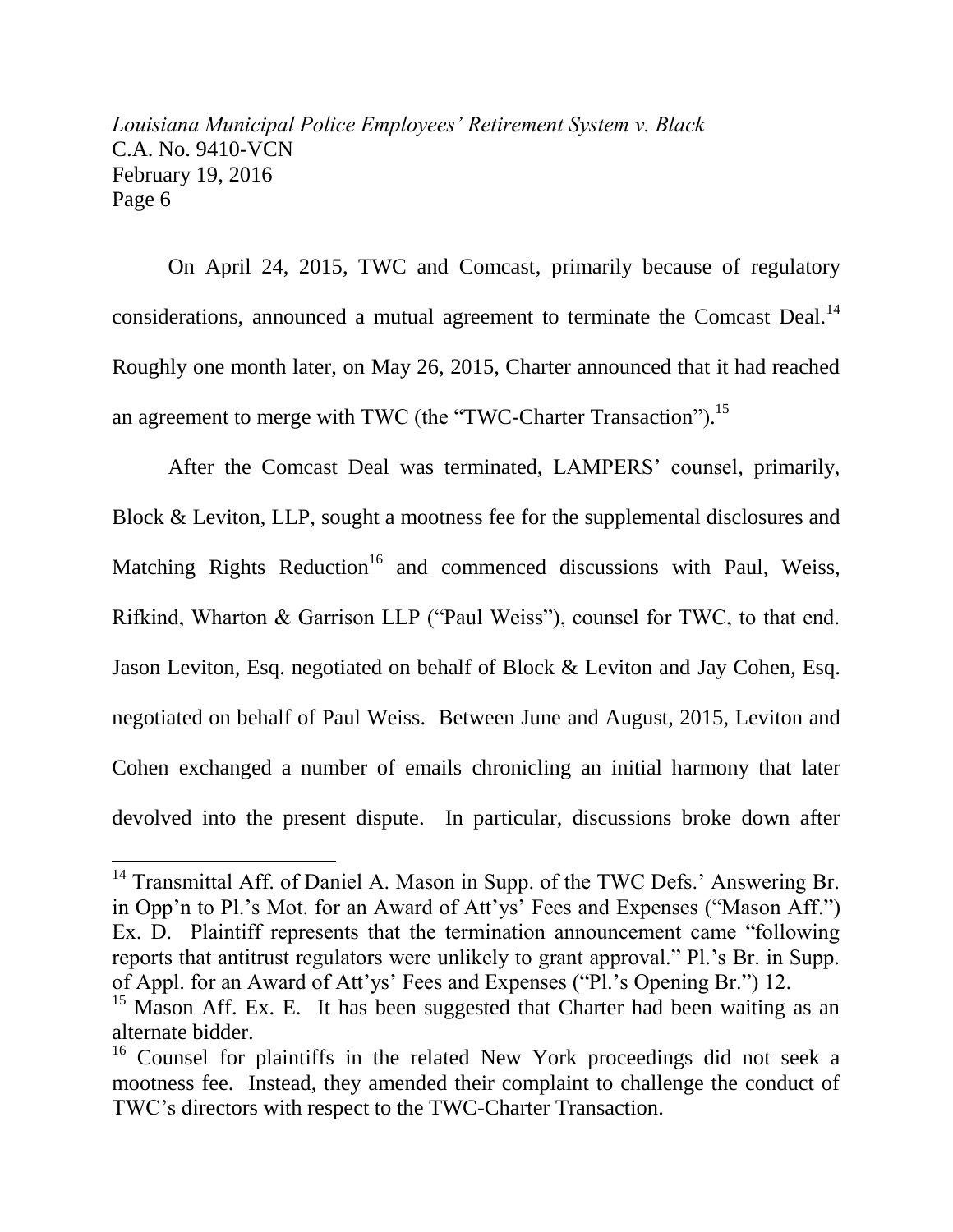August 21, 2015, when Block & Leviton, on behalf of a different plaintiff, participated in the filing of an action naming Charter's board of directors as defendants and seeking in part to enjoin the stockholder vote on the TWC-Charter Transaction.<sup>17</sup> The following relevant email excerpts capture the fee negotiations' trajectory:

 June 10 (Leviton): "Jay – Now that **I have confirmed that we will not be suing TWC regarding the new deal**, can we finalize the fee dispute?"<sup>18</sup>

 August 18 (Leviton): "Jay, I wanted to memorialize our conversation regarding finalizing the mootness application Block & Leviton will be filing in Delaware in order to resolve the outstanding fee dispute in [the present lawsuit]. This is a DRAFT email, so please let me know if anything is incorrect. It is my understanding that our resolution includes exactly the following: [bulleted list of terms including, most notably, that Block & Leviton would be paid \$475,000 as a mootness fee]."<sup>19</sup>

 August 22 at 3:13PM (Cohen): "Jason, **our discussions were always premised on your promise not to file an action with respect to the new transaction**. I understand you have now filed against Charter. Is that correct? If so, that is directly contrary to my understanding for the discussions we have had." $20$ 

<sup>17</sup> *Sciabacucchi v. Liberty Broadband Corp., et al.*, C.A. No. 11418–VCG (Del. Ch.).

 $18$  Leviton Aff. Ex. B (emphasis added).

 $19$  Leviton Aff. Ex. G. This email does not mention any prior understanding(s) regarding Block & Leviton's commencement of, or participation in, other lawsuits related to the TWC-Charter Transaction.

<sup>20</sup> *Id.* (emphasis added).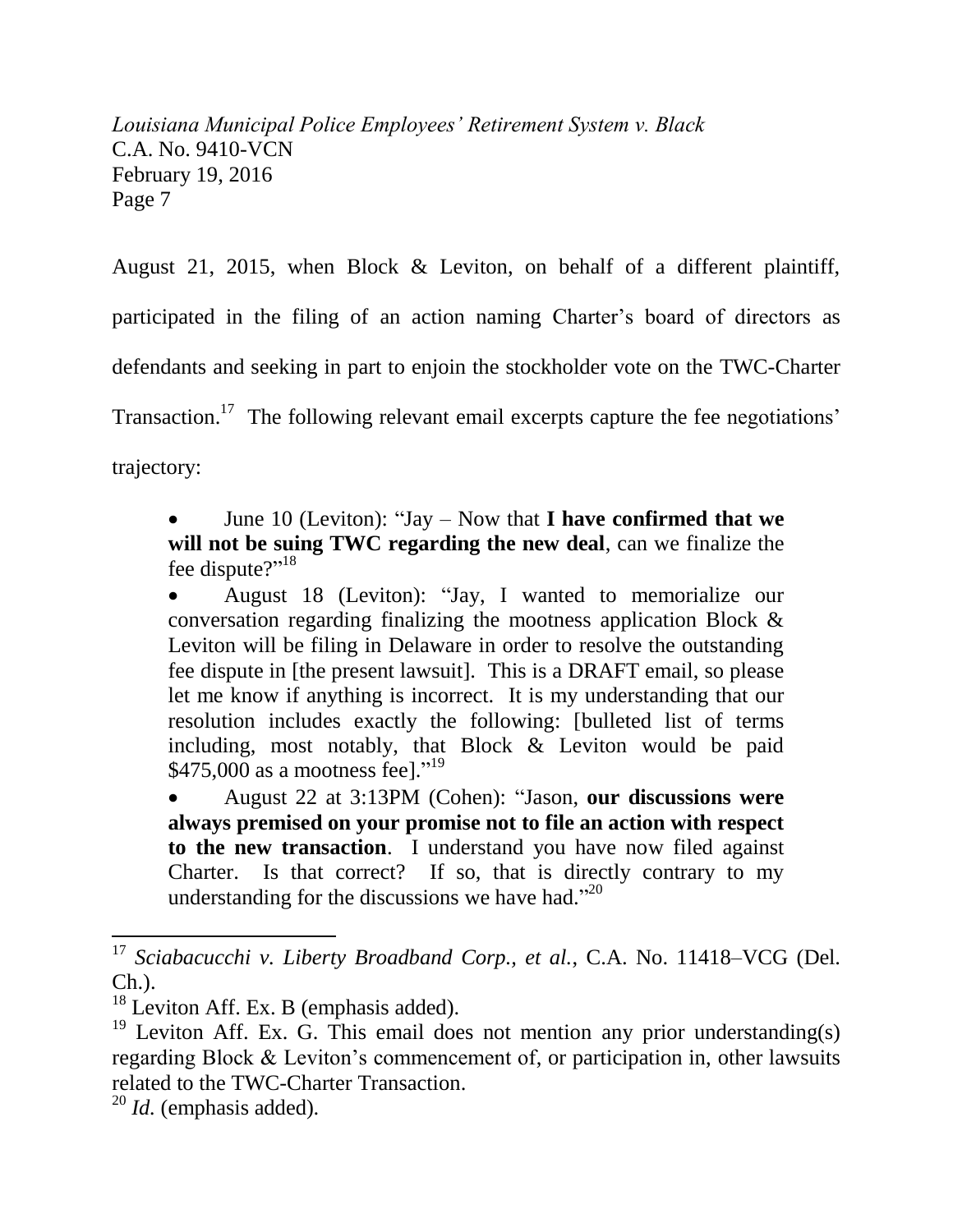August 22 at 3:28 PM (Leviton): "**Our discussions were always premised on us not suing TWC or its officers and directors**. . . . Our plaintiff, and the class he seeks to represent, relates to Charter, not TWC."21

 August 22 at 3:29 PM (Cohen): "I am sorry. I see it differently."

LAMPERS filed this Motion for an Award of Attorneys' Fees and Expenses on

October 9, 2015.

LAMPERS' motion rests on two theories: (1) that an oral agreement between the parties entitles Block & Leviton to a fee award of \$475,000, and (2) in the alternative, that the benefits counsel achieved for the putative class justify a fee award of \$647,500. Analysis proceeds in that order.

A. *Contract*

Plaintiff's first theory fails for two independent reasons. First, no contract was formed because the parties did not intend to be bound and failed to mutually assent to an essential term. Second, even if there was a meeting of the minds, the agreedupon term is void for public policy reasons, a circumstance that renders any agreement that did exist unenforceable.

l

 $^{21}$  *Id.* (emphasis added).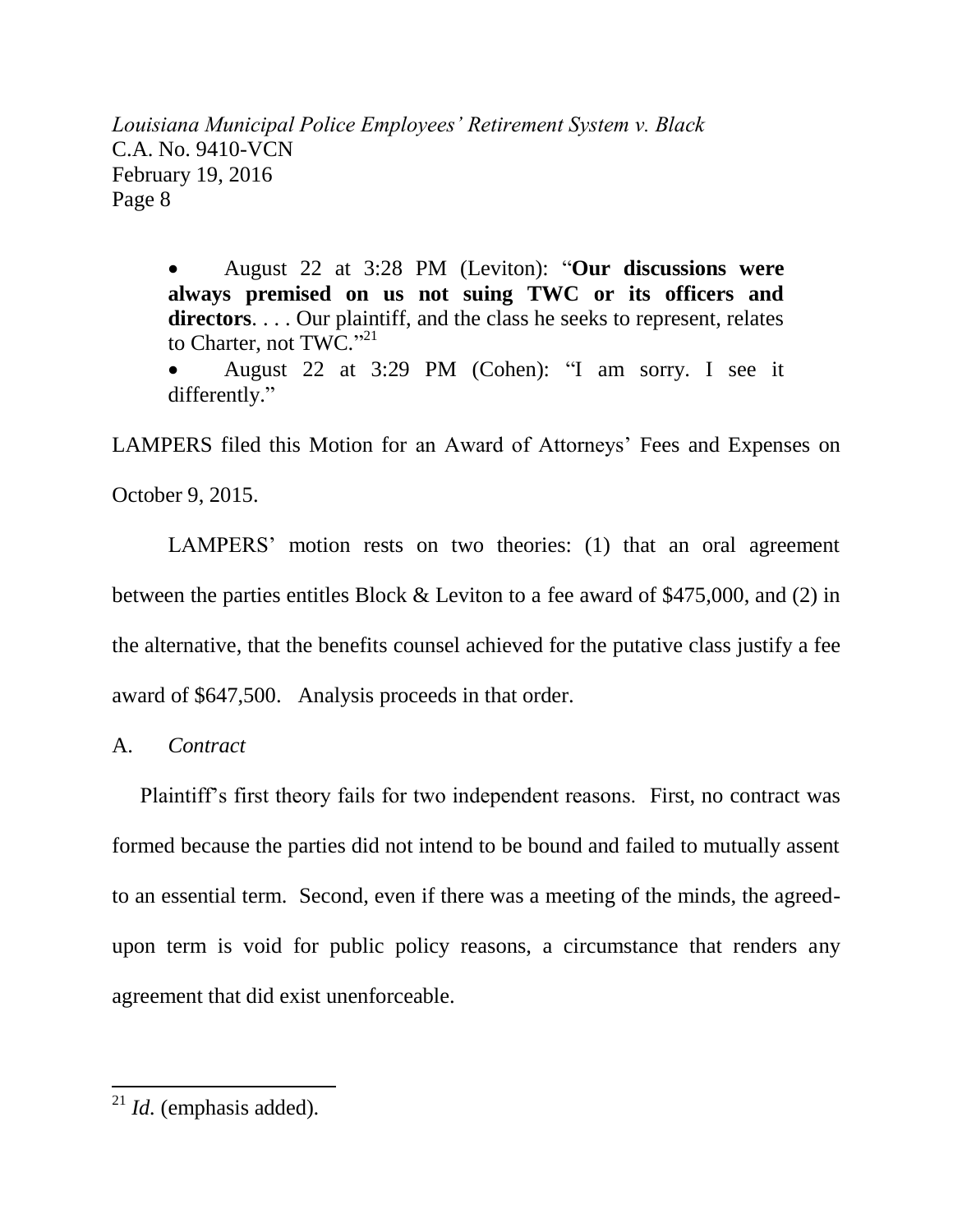## 1. Mutual Assent

 $\overline{a}$ 

Where the parties' "agreement in principle" expressly manifests an intention not to be bound, no binding contract results.<sup>22</sup> Further, one party's statement that it will not be bound until a formal document is executed may preclude contract formation until that condition is met.<sup>23</sup> That said, the parties' "manifest[ed] intention to prepare and adopt a written memorial" will not necessarily prevent contract formation where the evidence reveals "[m]anifestations of assent that are in themselves sufficient to conclude a contract" has been formed. $24$  In order to form a contract, the parties must negotiate all terms they deem important *and* intend to be bound.<sup>25</sup> "If there has been any misunderstanding between the parties,

<sup>&</sup>lt;sup>22</sup> *See Sussex Equip. Co. v. Burke Equip. Co.,* 2004 WL 2423841, at  $*1-2$  (Del. Oct. 26, 2004) (TABLE); *see also Universal Products Co. v. Emerson*, 179 A. 387, 394 (Del. 1935) ("Where it is clearly understood that the terms of a proposed contract, though tentatively agreed on, shall be reduced to writing and signed before it shall be considered as complete and binding on the parties, there is no final contract until that is done.").

<sup>23</sup> *Schwartz v. Chase*, 2010 WL 2601608, at \*8 (Del. Ch. June 29, 2010).

<sup>24</sup> *Loppert v. WindsorTech, Inc.*, 865 A.2d 1282, 1288 (Del. Ch. 2004), *aff'd*, 867 A.2d 903 (Del. 2005) (internal quotation marks omitted) (quoting Restatement (Second) of Contracts § 27 (1981)).

<sup>25</sup> *Leeds v. First Allied Connecticut Corp.*, 521 A.2d 1095, 1101 (Del. Ch. 1986); *see also Schwartz*, 2010 WL 2601608, at \*8 ("A settlement agreement will only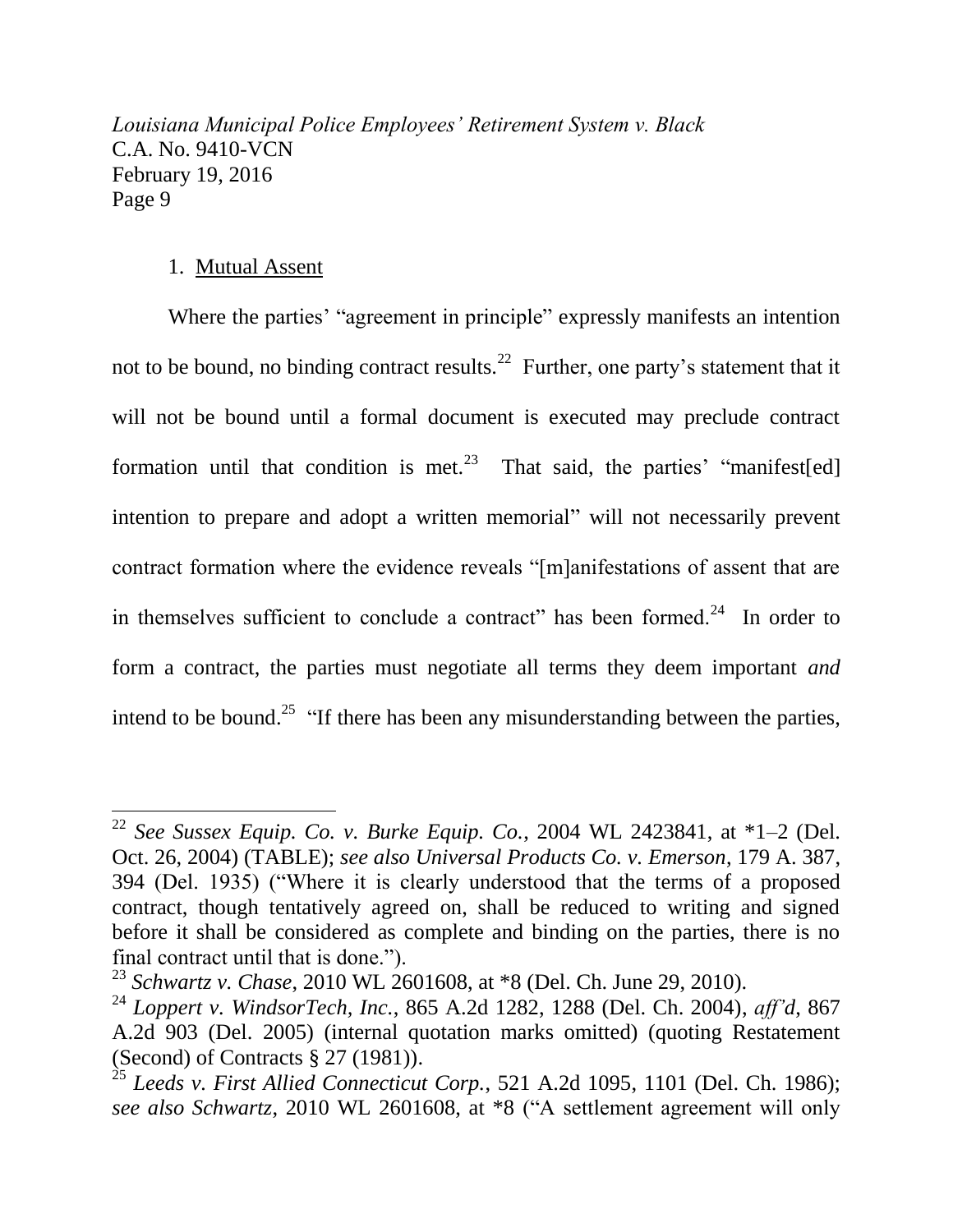or a misapprehension by one or both, so that there is no mutuality of assent, then the parties have not made a contract, and neither will the court do so for them.<sup>326</sup> Here, the parties neither intended to be bound nor mutually assented to all key terms.

The parties' communications indicate discussions were ongoing and no contemporaneous, binding resolution had been formed. Leviton's August 18 email bears objective indicia that it was not intended as a final expression of the parties' agreement—it is clearly marked "DRAFT" in two places and the drafter invites the recipient to reply "if anything [was] incorrect." Further, the drafter proclaims an intention to "memorialize" a prior conversation between Cohen and Leviton "regarding finalizing the mootness application," a characterization that, although susceptible to diverging interpretations, indicates no finality had been achieved when considered alongside the email's clear demarcation as a draft. Finally, the email is missing a key term—the disputed term concerning Block & Leviton's

become binding if all material terms have been negotiated and all parties intend to be bound by them." (emphasis omitted)).

<sup>26</sup> *In re TIBOCO Software Inc. S'holders Litig.*, 2014 WL 6674444, at \*14 (Del. Ch. Nov. 25, 2014) (quoting 27 *Williston on Contracts* § 70:19).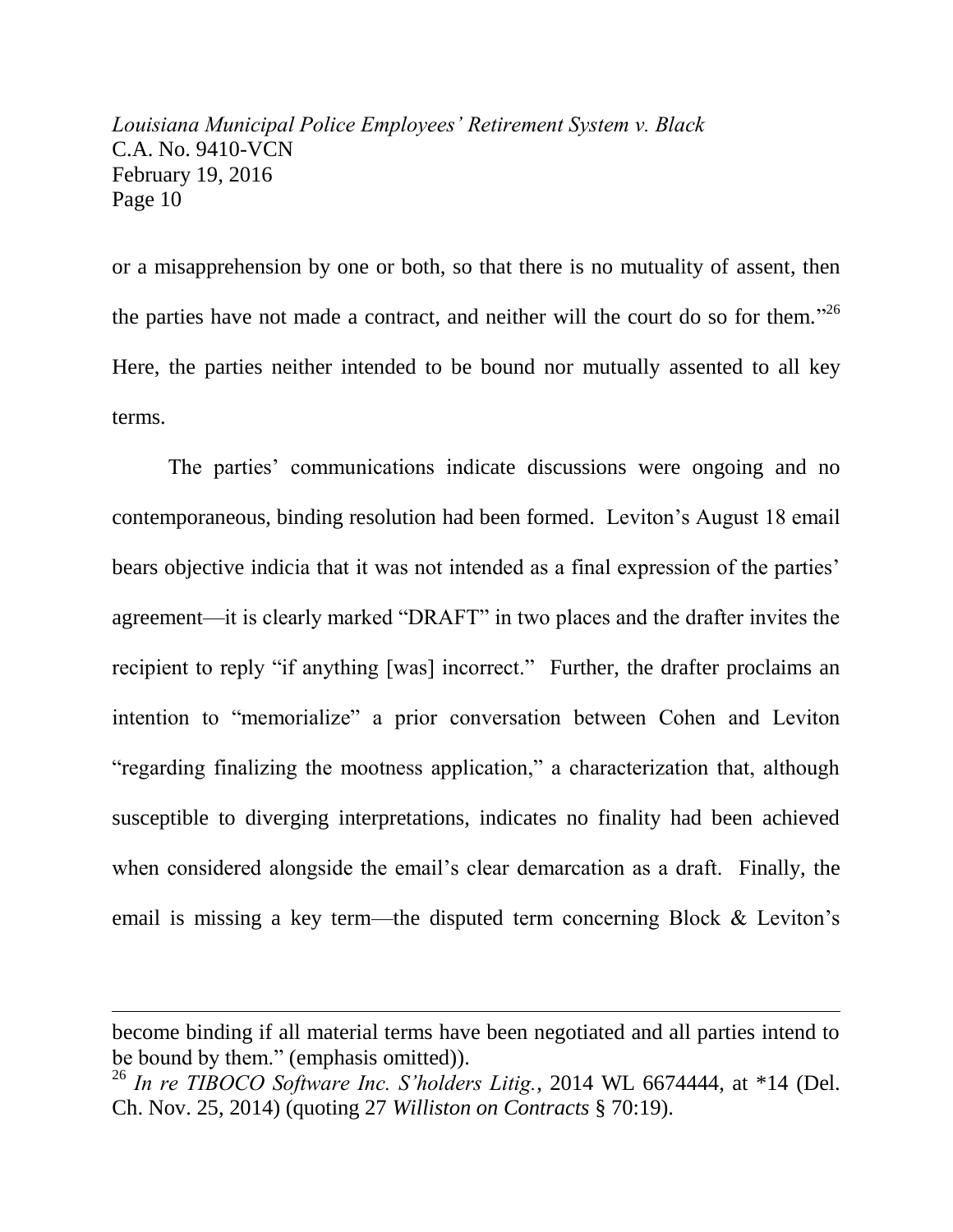participation in certain lawsuits (the "Lawsuit Term"). The best inference from these textual cues is that the parties did not intend to be bound.

The disputed term concerning Block & Leviton's participation in certain lawsuits (the "Lawsuit Term") was certainly regarded as important. Both sides understood that Lawsuit Term was a precondition to any contract that might have been reached. Leviton and Cohen explicitly acknowledged that fee discussions were "always premised" on some form of the Lawsuit Term. Although no Lawsuit Term appears in Leviton's itemized list of terms in the August 18 email, the parties' back-and-forth reflects a mutual understanding that the Lawsuit Term was foundational.

Objective manifestations of the parties' intent evidence diverging understandings of the Lawsuit Term. Two months before the August 18 email, on June 10, Leviton sent Cohen an email "confirm[ing] that [Block & Leviton] will not be suing TWC regarding the new deal  $\ldots$   $\cdot$   $\cdot$  The action filed shortly after Leviton sent the August 18 email, TWC and its directors were not named as defendants. Leviton believed that he had made it clear that Block & Leviton would

l

 $27$  Leviton Aff. Ex. B.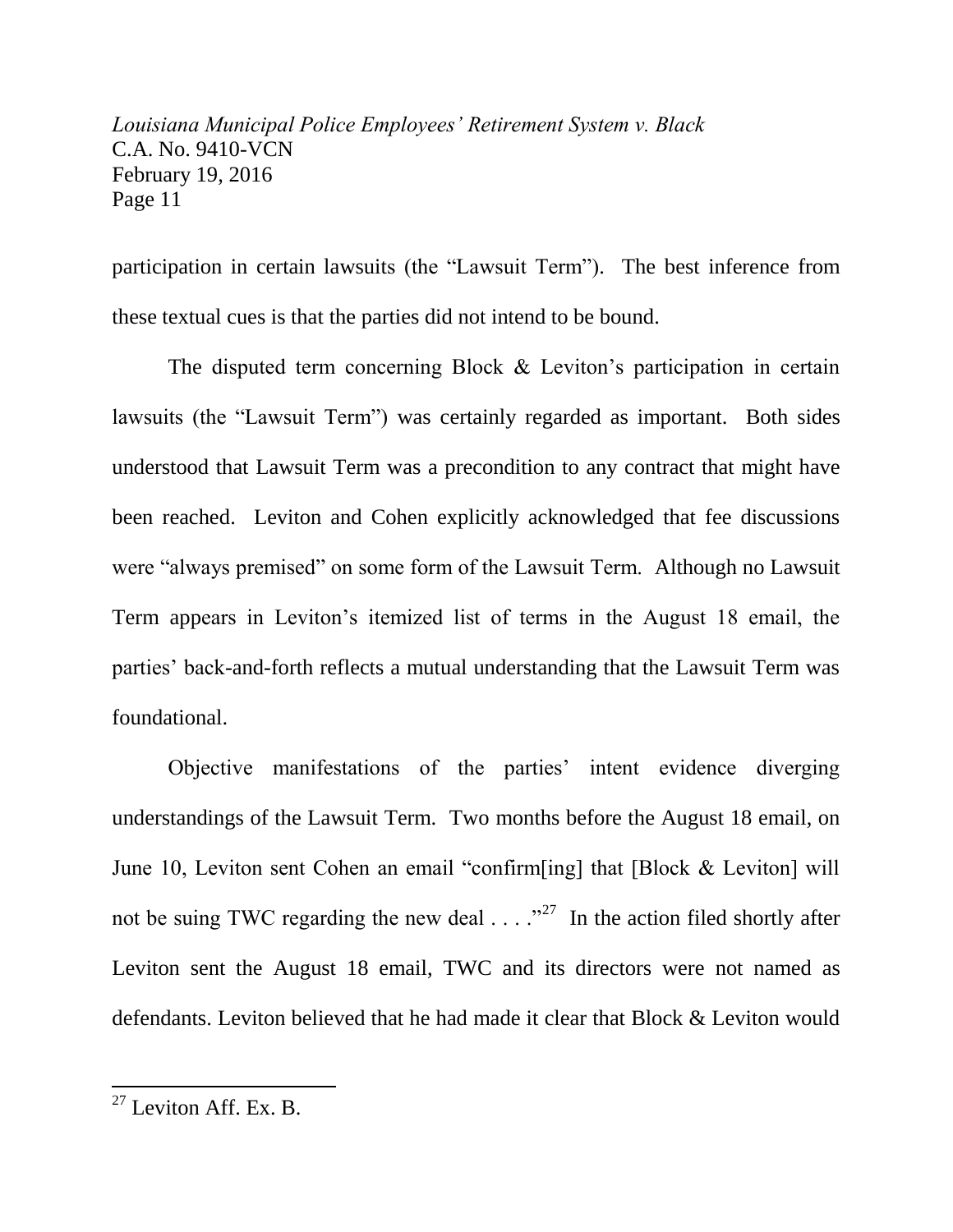not sue TWC or its directors and that his commitment had gone no further; he thus believed he was free to sue Charter and its board. Although the June 10 email can be read as narrowly focused, the understanding between counsel involved some sort of challenge to the TWC-Charter Transaction. A commitment—the breadth of which is now disputed—that LAMPERS' law firm would not be challenging the TWC-Charter Transaction was a precondition to negotiations and negotiating the mootness fee arrangement was dependent on that commitment.<sup>28</sup> Cohen believed he had Leviton's commitment that Block & Leviton would not challenge the TWC-Charter Transaction.<sup>29</sup> In short, although Leviton and Cohen were very

l

<sup>&</sup>lt;sup>28</sup> Counsel for LAMPERS argues that he could not share information with TWC's counsel of an intention to (or a change in intent to) file an action involving the TWC-Charter Transaction because it would have required disclosure of attorneyclient privileged material. Perhaps it would have been awkward, but withdrawing the commitment (if one can call it that) not to file could have been done without disclosing privileged information. It is a narrow distinction, but erasing a commitment is different from reporting that an action would follow or what the nature of that action would be.

<sup>&</sup>lt;sup>29</sup> Cohen described his understanding of the arrangement that he reached with Leviton as follows: "I told Mr. Leviton that TWC would be willing to discuss an agreed-upon mootness fee award only if Mr. Leviton did not intend to file a new action to challenge TWC's proposed merger with [Charter.] My clear understanding of our discussions was that Mr. Leviton would not initiate litigation to challenge the TWC-Charter Transaction. On that basis, I began to negotiate with Mr. Leviton concerning a potential agreed-upon mootness fee." Aff. Of Jay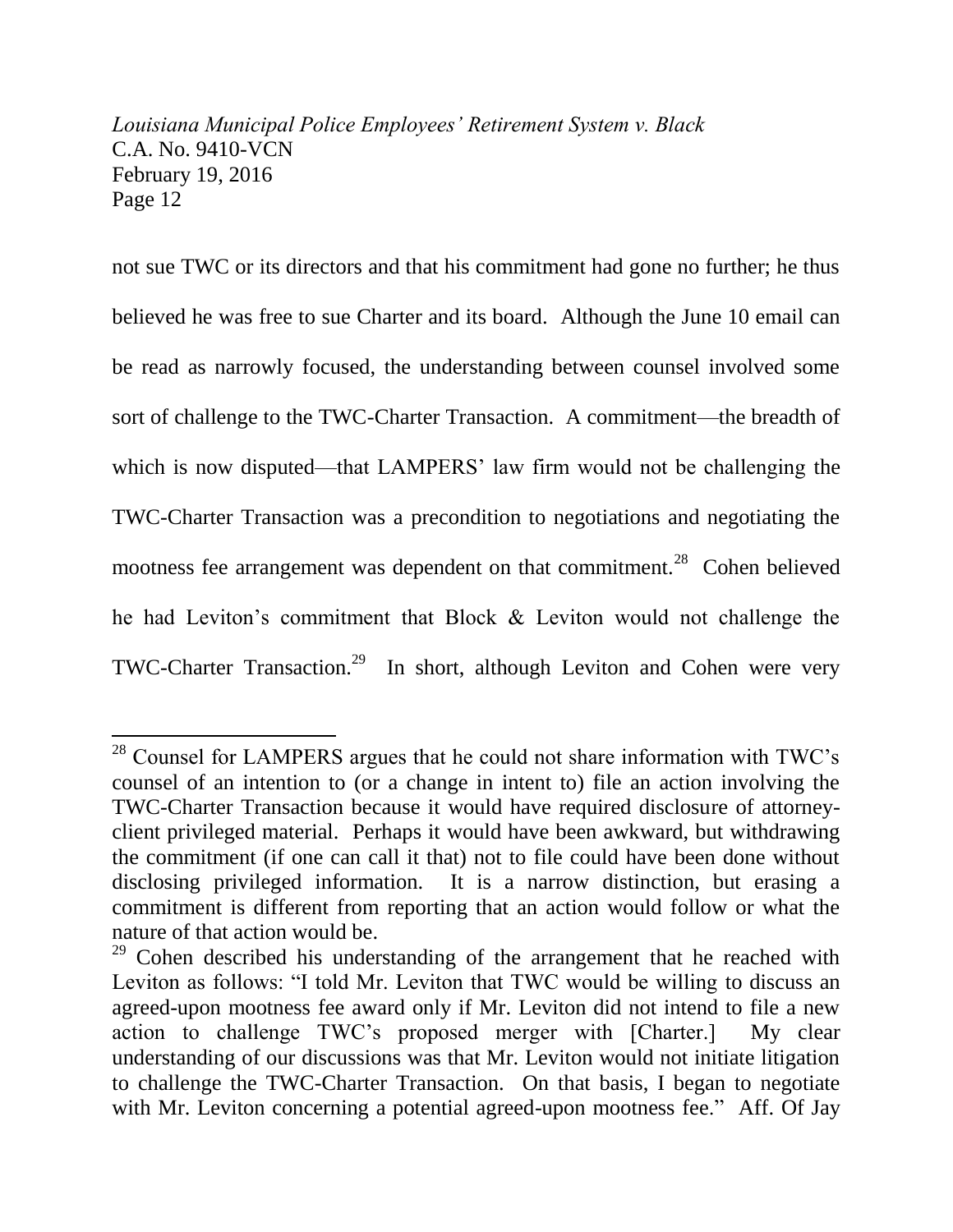close to agreeing, a gap remained. Therefore, the best inference from available facts is that there was no meeting of the minds on all important terms and therefore no enforceable contract was formed.

## 2. Public Policy

 $\overline{a}$ 

Generally speaking, Delaware courts will not enforce agreed-upon terms that violate public policy.<sup>30</sup> "When finding a contract provision violative of public policy, [Delaware courts] follow the well-established rule of contract construction that if the offending provision is separable, it should be stricken, while the remaining contract provisions should be enforced."<sup>31</sup> In deciding whether a

Cohen in Supp. of the TWC Defs.' Answering Br. In Opp'n to Pl.'s Mot. for an Award of Att'ys' Fees and Expenses ("Cohen Aff.") ¶ 3. Cohen further reported: "During the course of our discussions, Mr. Leviton never disclosed that he had intended to file an action challenging the TWC-Charter Transaction. Had he done so, I would have terminated and not proceeded further without discussions regarding a potential agreed-upon mootness fee and would have told Mr. Leviton to pursue a mootness fee, if any, from [the Court of Chancery]." *Id.* ¶ 5.

<sup>30</sup> *Capital Bakers, Inc. v. Leahy*, 178 A. 648 (Del. Ch. 1935); *accord In re Fuqua Indus., Inc. S'holder Litig.*, 2006 WL 2640967, at \*7–8 (Del. Ch. Sept. 7, 2006). <sup>31</sup> *State Farm Mut. Auto. Ins. Co. v. Wagamon*, 541 A.2d 557, 561 (Del. 1988).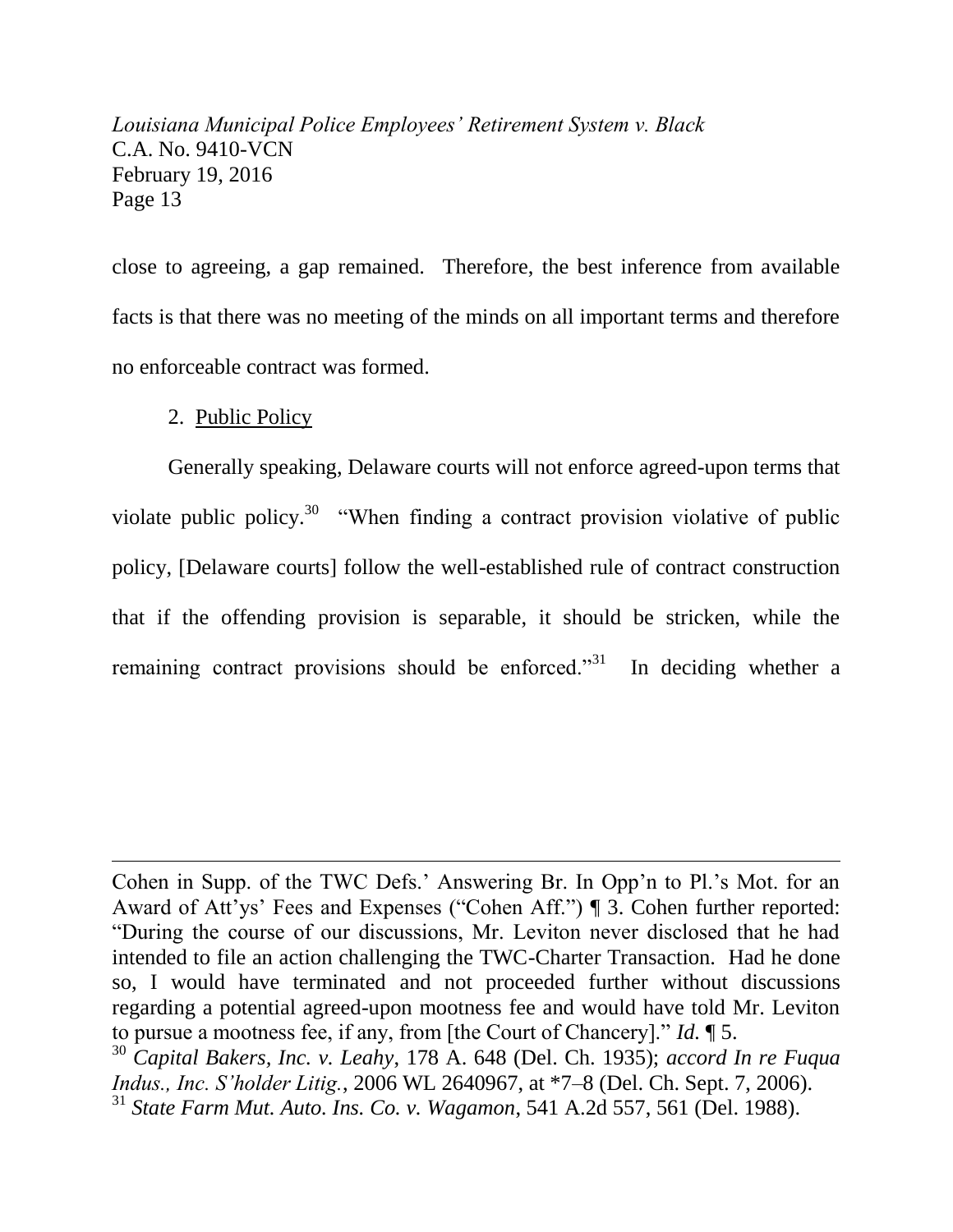contract is severable, "the essential question is to ascertain the intention of the parties."32

Under Delaware Rule of Professional Conduct ("DRPC") 5.6(b), "[a] lawyer shall not participate in offering or making . . . an agreement in which a restriction on the lawyer's right to practice is part of the settlement of a client controversy.<sup>33</sup> The comment to DRPC 5.6(b) clarifies that it "prohibits a lawyer from agreeing not to represent other persons in connection with settling a claim on behalf of a client."<sup>34</sup> This Court has found past occasion to declare a contract that conflicts with Delaware professional ethics rules void and unenforceable in its entirety.<sup>35</sup>

Assuming *arguendo* that a contract for a mootnees fee existed, it violates Rule 5.6(b). In the series of emails exchanged between June and August, 2015, both parties characterized their mootness fee agreement as "premised" on either

<sup>32</sup> R*.S.M. Inc. v. Alliance Capital Mgmt. Hldgs. L.P.*, 790 A.2d 478, 479 n.20 (Del. Ch. 2001) (quoting *Orenstein v. Kahn*, 119 A. 444, 445 (Del. 1922)); *Equitable Trust Co. v. Del. Trust Co.*, 54 A.2d 733, 738 (Del. Ch. 1947) ("Whether a contract is divisible or entire is a question of intent which must be determined from the terms and subject matter of the contract, together with any pertinent explanatory circumstances.").

<sup>33</sup> Del. Lawyers' R. Prof'l Conduct 5.6(b).

<sup>34</sup> Del. Lawyers' R. Prof'l Conduct 5.6(b) cmt.

<sup>35</sup> *Fuqua Indus.*, 2006 WL 2640967, at \*8.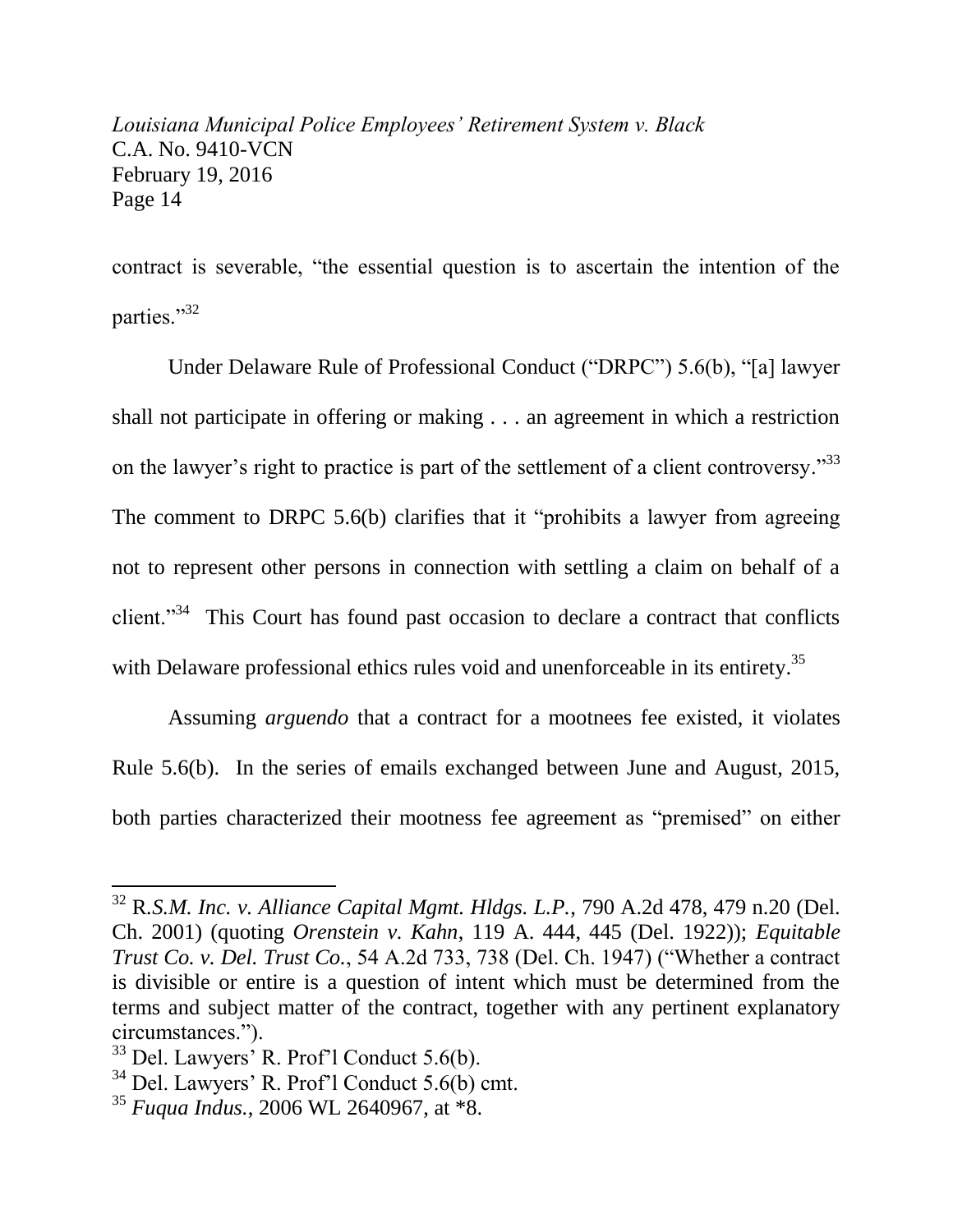(1) Block & Leviton's representation that it would "not be suing" or (2) Block  $\&$ Leviton's promise "not to file an action." Any conceptual distinction that might exist between those two premises is irrelevant for purposes of Rule 5.6(b) since both restrict Block & Leviton's right to practice; the former's prospective guarantee functions the same as the latter's promise because in both cases, Block & Leviton's initiation of some sort of litigation would prevent or terminate the mootness fee arrangement. For that reason, the parties' purported contract is void and unenforceable.<sup>36</sup>

The parties' suggestion that this contractual premise is permissible since it reflected Block & Leviton's then-present intent not to bring suit,  $37$  not a promise

<sup>36</sup> *See id.*; *see also Cardillo v. Bloomfield*, 988 A.2d 136, 140 (N.J. Super. Ct. App. Div. 2010) (affirming a lower court's holding that a settlement agreement that violated a rule substantially similar to DRPC 5.6(b) was void and unenforceable in its entirety).

<sup>37</sup> LAMPERS cites *Desantis v. Snap-On Tools Co., LLC*, 2006 WL 3068584, at \*12 (D.N.J. Oct. 27, 2006), in support of this claim. In *Desantis*, the United States District Court for the District of New Jersey held that a settlement agreement stating that class counsel had "no present intention of representing any persons who are not Class Members with respect to defendants" was not "an agreement but merely an attempt by one negotiating party to achieve finality through the settlement" and did not "restrict Class Counsel's right to represent any future clients." *Id.* The case at bar is distinguishable because it involves a prospective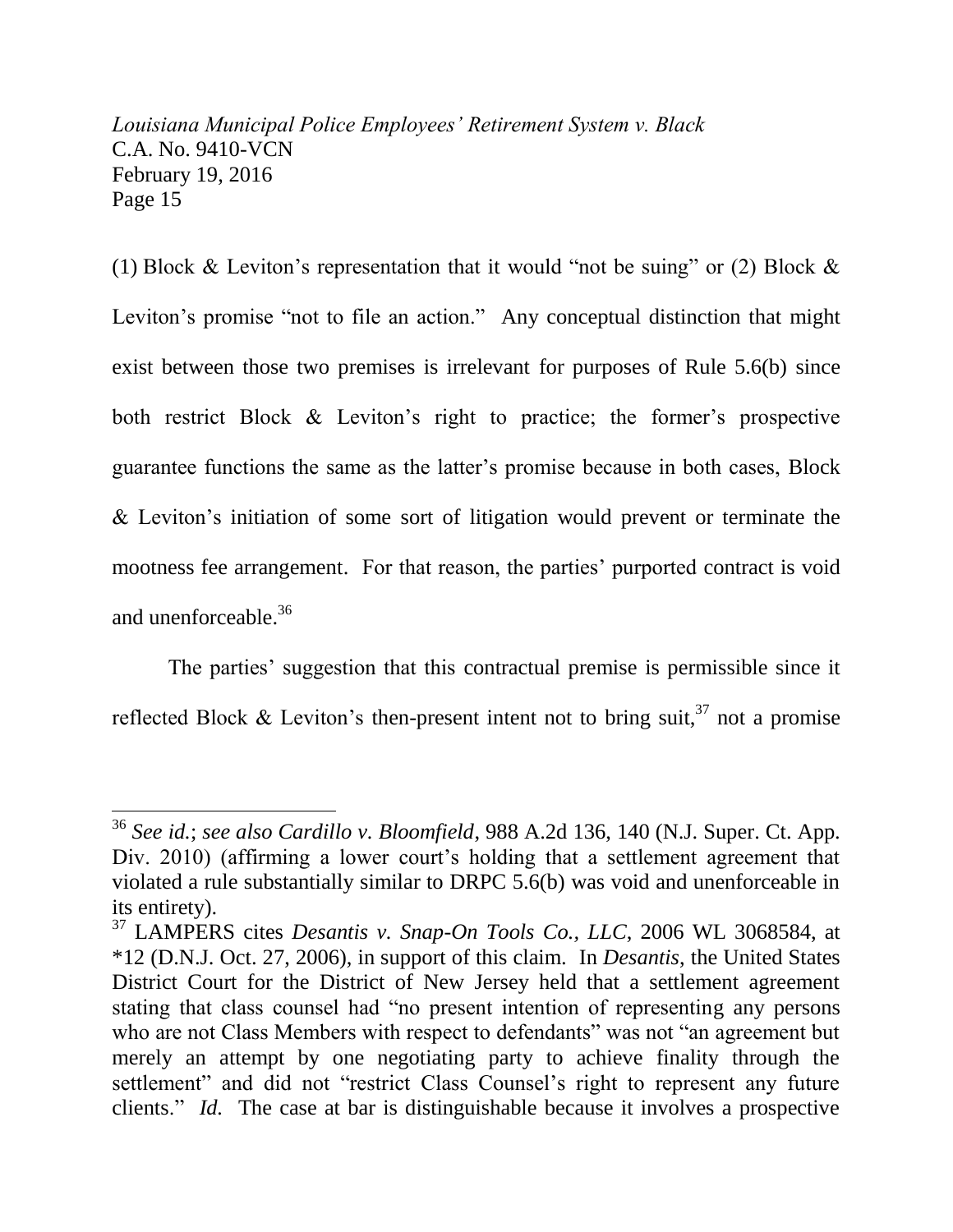not to sue in the future, is unavailing. Although both Cohen and Leviton submitted affidavits alleging that Leviton instead conveyed that he or his firm "did not intend"<sup>38</sup> to bring suit, that after-the-fact characterization conflicts with evidence of the parties' substantive negotiations contained in the June–August emails. Further, later in Cohen's own affidavit (indeed, the very next sentence), he recharacterizes the key premise as an "understanding . . . that Mr. Leviton would not initiate litigation."<sup>39</sup> The latter statement, which better aligns with the content of negotiations—*i.e.*, that Block & Leviton's fee depended on their prospective agreement not to sue—provides the better factual picture.

There would have been no negotiations—and thus no hope for any agreement—about a mootness fee without an understanding about Block & Leviton's intentions with respect to additional litigation. Because of its foundational nature, an agreement of that nature could not be severed from a mootness fee agreement, if one had been reached. Thus, the public policy issues

guarantee not to represent future clients, the violation of which would (and in some sense did) terminate the deal.

<sup>&</sup>lt;sup>38</sup> Reply Aff. of Jason M. Leviton in Further Supp. of Pl.'s Mot. for an Award of Att'ys' Fees and Expenses ("Leviton Reply Aff.") | 4; Cohen Aff. | 3.  $39$  Cohen Aff.  $\P$  3.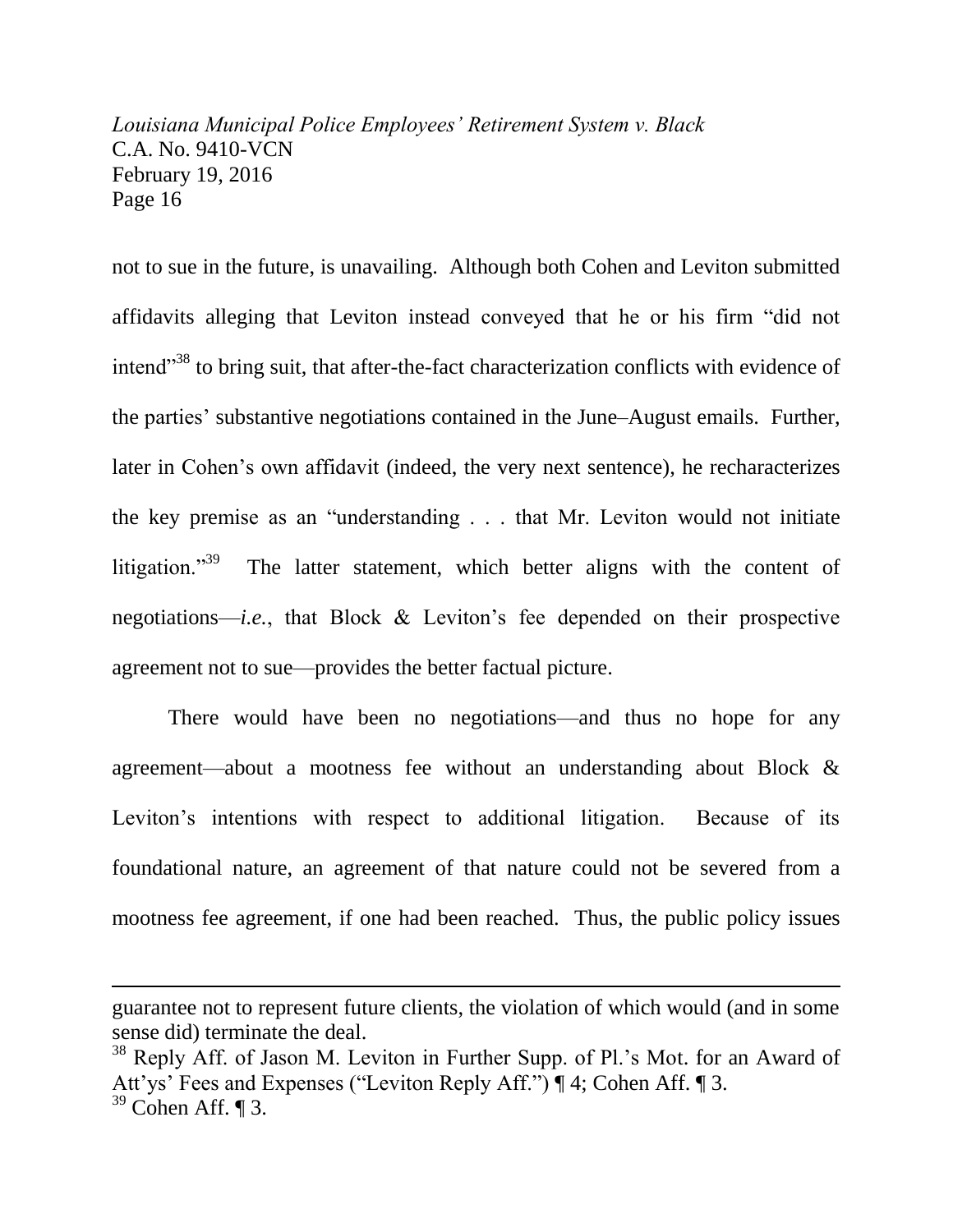surrounding the agreement not to sue would preclude enforcement of any such agreement.

Thus, LAMPERS' contract-based theory of recovery whether because no final agreement was reached or because the agreement's foundation is mired in a lawyer's commitment about subsequent litigation fails.

## B. *A Fee Award Based on LAMPERS' Litigation Efforts and Benefits Conferred*

 $\overline{a}$ 

Thus, the Court turns to the question of an appropriate mootness fee.<sup>40</sup> The

Court's discretion in awarding attorneys' fees in these circumstances is guided by

the familiar *Sugarland* factors: benefits achieved by the plaintiff, complexities of

the issues, the contingent nature of the fee, the time and effort of counsel, and the

<sup>&</sup>lt;sup>40</sup> Plaintiff's counsel will be awarded a fee when its claims are mooted by the defendants' actions during the course of litigation if: the litigation was meritorious when filed, the action mooting the litigation produced a similar benefit sought by the litigation, and there was a causal relationship between the litigation and the action taken producing the benefit. *Dover Historical Soc'y, Inc. v. City of Dover Planning Comm'n*, 902 A.2d 1084, 1092 (Del. 2006).

TWC has not argued that the collapse of the Comcast Deal (for reasons unrelated to anything LAMPERS did) should obviate the entitlement to a fee. If the Plaintiff achieved material benefits for the putative class, a fee award would be appropriate even if, for other reasons, the transaction did not close and, thus, the settlement was not implemented. *See, e.g.*, *In re Sauer-Danfoss Inc. S'holders Litig.*, 65 A.3d 1116, 1119 (Del. Ch. 2011). The Court accepts the parties' conclusion that a mootness fee is owed.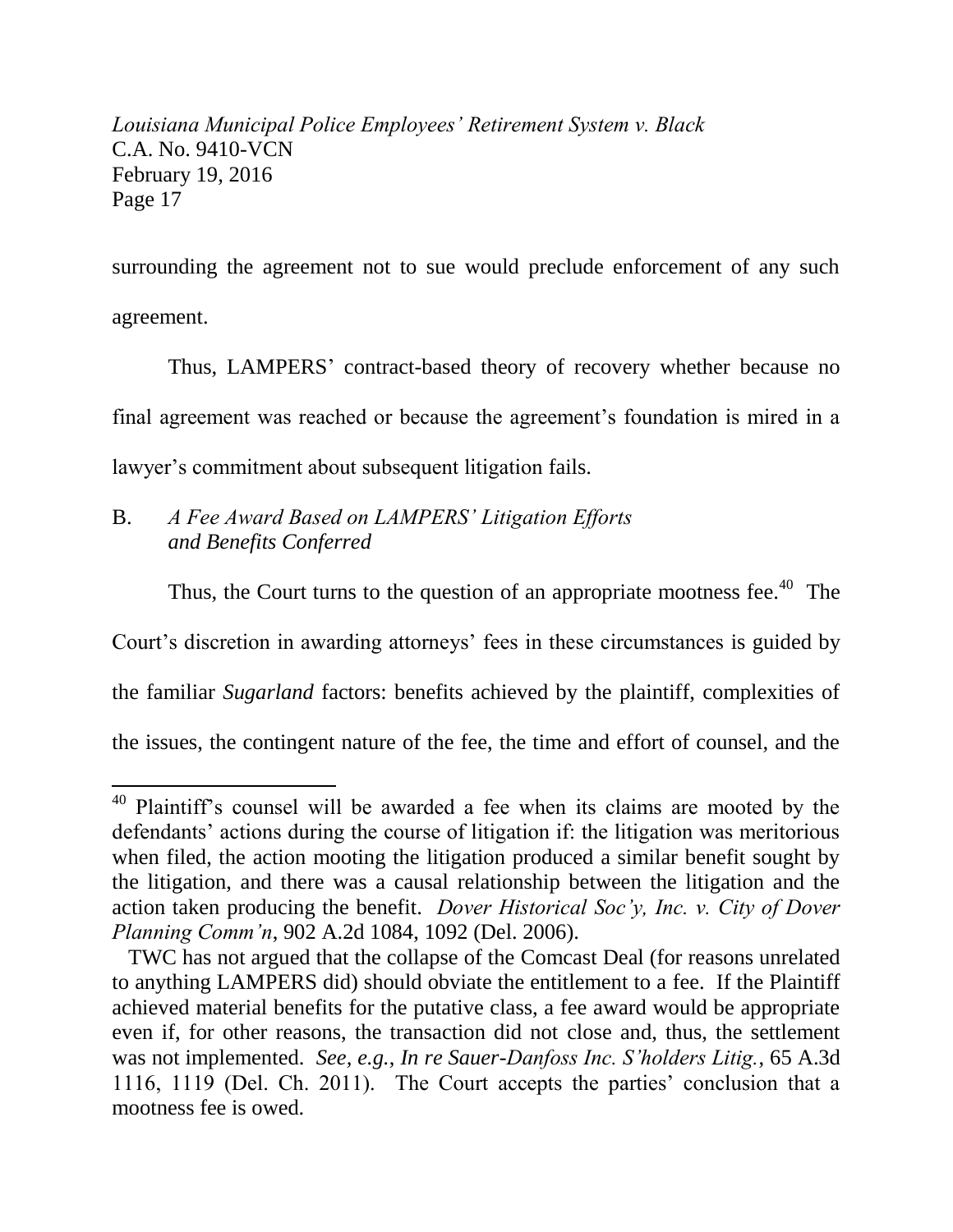standing and ability of counsel. $41$  The benefits achieved here are not strictly limited to additional disclosures. In addition to disclosures, LAMPERS is entitled to credit for achieving a relaxation of a deal protection measure. Comcast had matching rights; in the event another suitor for TWC appeared, the time within which Comcast had to assert its matching rights was reduced from five days to three days. That provided some benefit to TWC's shareholders, but it is a benefit that is difficult to quantify and LAMPERS has offered no principled basis for assigning a number to this benefit, such as by providing expert opinion.<sup>42</sup> Reducing the duration of matching rights after another offer is received limits, to an extent, the risk a superior competitive bid will be discouraged, but the benefit that a topping bid will be forthcoming with three days of matching rights but not five days—is speculative at best.<sup>43</sup> This is not an instance where matching rights were eliminated and, thus, no longer could deter a superior bid.

<sup>41</sup> *Sugarland Indus., Inc. v. Thomas*, 420 A.2d 142, 149–50 (Del. 1980).

<sup>42</sup> *Cf. In re Compellent Techs., Inc. S'holder Litig.*, 2011 WL 6382523, at \*16, 21– 22 (Del. Ch. Dec. 9, 2011).

 $43$  Indeed, this Court has observed, based on available context, that a reduction of the duration of a matching rights provision may have minimal value. *Acevedo v. Aeroflex Hldg. Corp.*, C.A. No. 7930-VCL, at 71–72 (Del. Ch. July 8, 2015)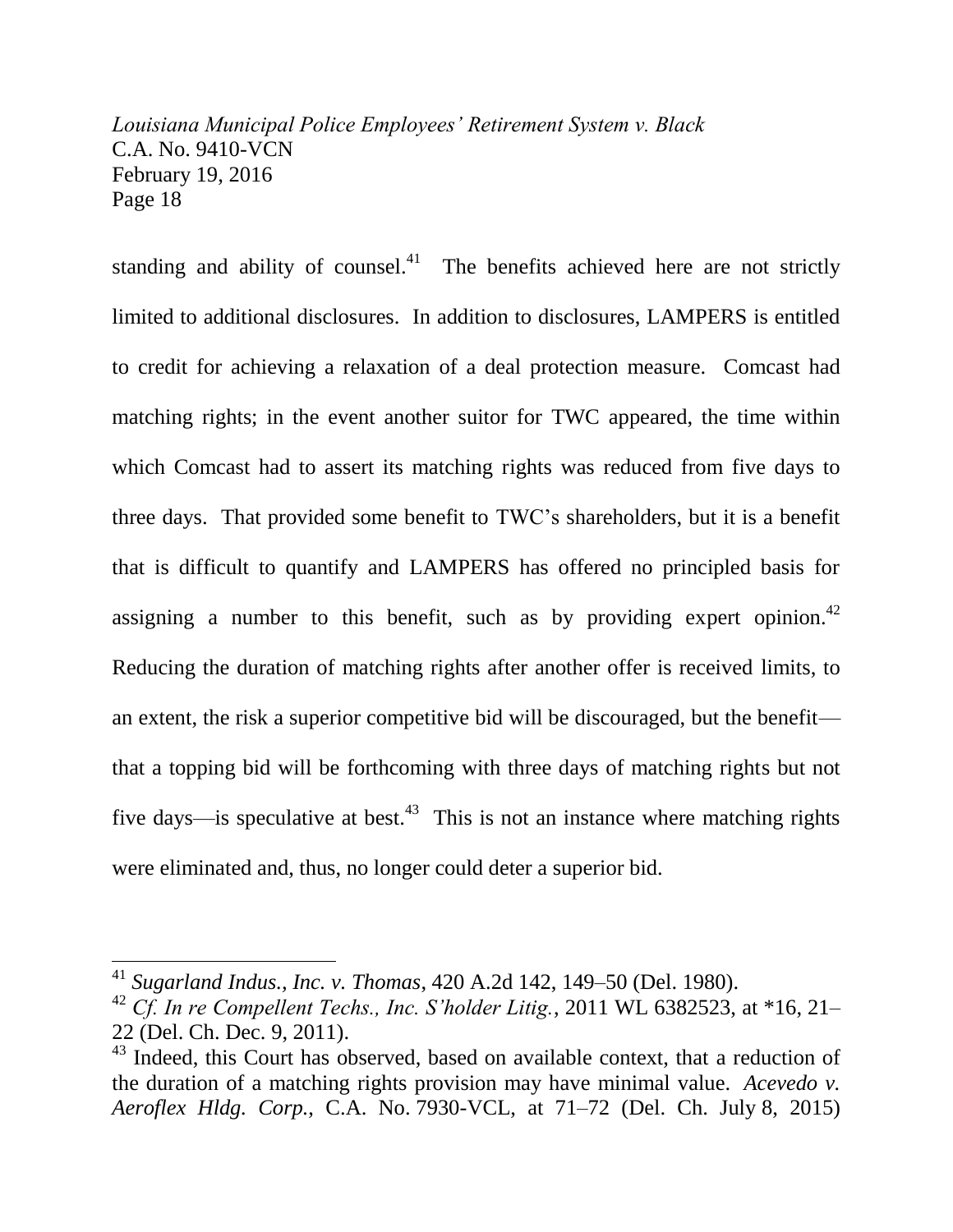LAMPERS can also properly claim shared credit for extracting additional disclosures. Assessing and valuing disclosures such as these are not easy tasks.<sup>44</sup> The two supplemental disclosures which LAMPERS has emphasized<sup>45</sup> have been summarized.<sup>46</sup> LAMPERS' brief in support of an award of a mootness fee only discusses these two supplemental disclosures in any detail. $47$  Other supplemental disclosures were achieved but were of no more than nominal value; LAMPERS' decision not to address them in any detail tends to confirm the Court's perception of their relative benefit to the stockholders.<sup>48</sup>

As noted, companion cases were filed in New York, which became the *de facto* primary location for resolving the Comcast Deal merger litigation. There

<sup>(</sup>TRANSCRIPT); *Duva v. GLG P'rs, Inc.*, C.A. No. 5512-VCS, at 45 (Del. Ch. Jan. 24, 2011) (TRANSCRIPT).

<sup>44</sup> *Cf. In re Trulia, Inc. S'holder Litig.*,—A.3d—, 2016 WL 325008, at \*7 (Del. Ch. Jan. 22, 2016).

<sup>&</sup>lt;sup>45</sup> Pl.'s Opening Br. 11; Pl.'s Reply Br. in Supp. of Application for an Award of Att'ys' Fees and Expenses 8–10.

<sup>46</sup> *See* text accompanying notes 12 & 13 *supra*.

<sup>47</sup> *See* Pl.'s Opening Br. 8, 26–27.

<sup>&</sup>lt;sup>48</sup> Examples of other disclosures include information regarding discussions about the possibility that Comcast would invest in the debt or other securities of TWC and additional background to the decision by TWC's independent directors to retain separate counsel and financial advisors. Leviton Aff. Ex. A (demonstrating supplemental disclosures obtained by Plaintiffs); MOU Ex. A (same).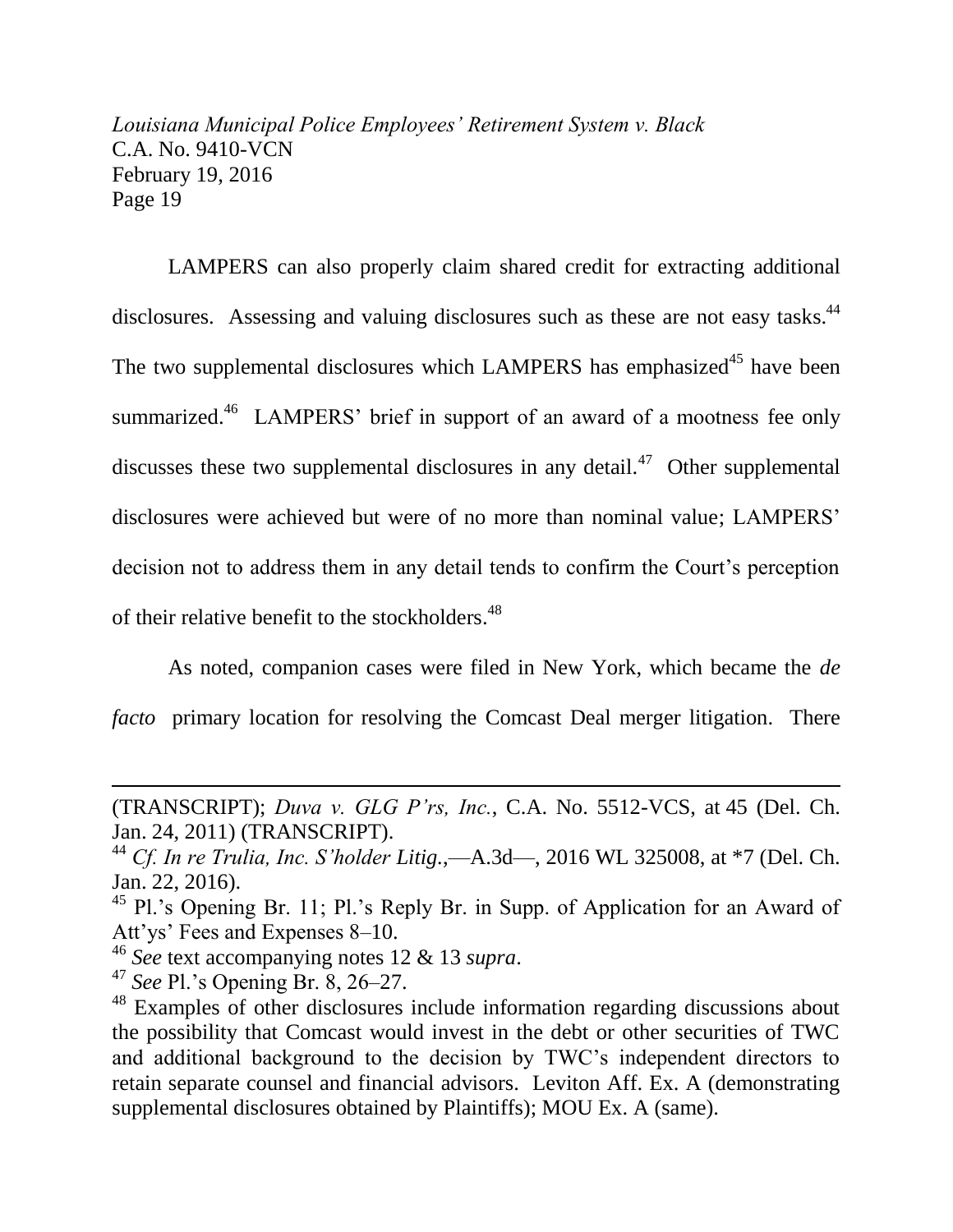also were other cases filed in Delaware.<sup>49</sup> LAMPERS claims, and TWC does not seriously dispute, that an allocation to LAMPERS of 35% of the overall fee for the efforts of all the plaintiffs' would be appropriate.<sup>50</sup> LAMPERS maintains that the overall fee award should be  $$1.85$  million,<sup>51</sup> which would yield a fee to its counsel of \$647,500.

The benefits of the litigation have been identified. LAMPERS' counsel worked on an entirely contingent basis. The experience and ability of LAMPERS' counsel cannot be questioned. The litigation was not especially difficult, although the mere size of the transaction is noteworthy. That it was litigated, to an extent, in two courts added to the complexity. Both deal protection measures and disclosures required multi-faceted negotiating efforts. The case moved along at a relatively

<sup>&</sup>lt;sup>49</sup> Plaintiffs in both Delaware and New York are collectively entitled to full credit for the benefits upon which the mootness fee would be based. Credit for obtaining the benefit must be shared between plaintiffs in New York and Plaintiffs in Delaware.

<sup>&</sup>lt;sup>50</sup> This percentage traces back to an understanding reached by counsel for plaintiffs in both the Delaware and New York actions before the Comcast Deal was terminated. Pl.'s Opening Br. 10, 18.

<sup>&</sup>lt;sup>51</sup> This number may be found in the Proposed Settlement, at  $\P$  15, as the maximum amount of fees and expenses which Defendants would pay, subject to Court approval.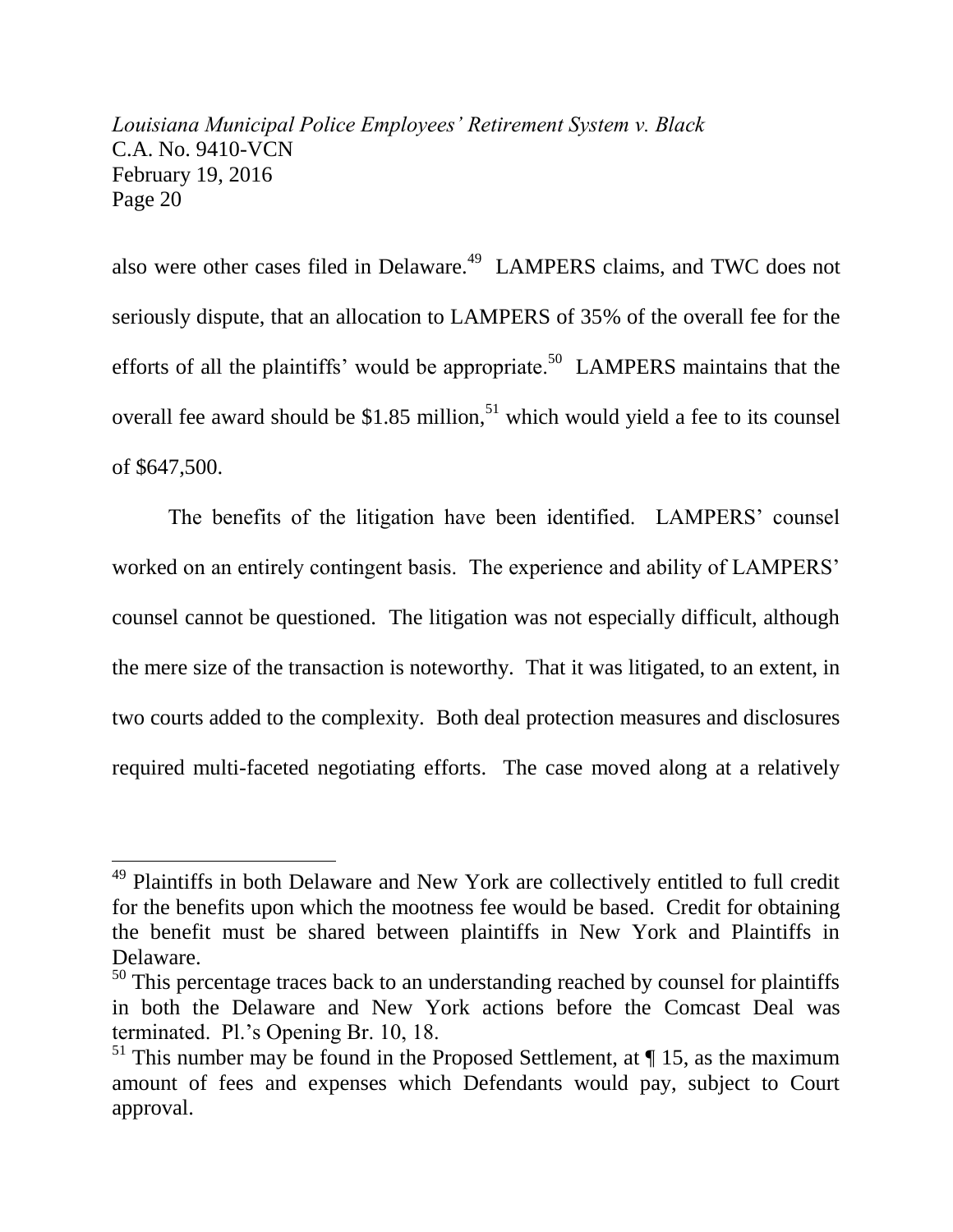rapid pace. Several thousand pages of discovery were reviewed and four depositions were taken. Block & Leviton's lodestar was \$267,123.75.<sup>52</sup>

In light of the small tweaking of the deal protection measures and the providing of some additional disclosures, which the Court accepts as material, even if not much more than material,  $53$  the Court is persuaded that a fair and reasonable fee for this kind of effort to moot the litigation would be, especially at the time the mootness was achieved, a comprehensive fee in the range of \$325,000 to  $$500,000$ <sup>54</sup> The award which LAMPERS seeks (\$647,500) is beyond the upper end of the range in which fees for benefits such as those obtained for TWC stockholders typically and currently fall. An award like that, however, would

 $52$  This is based on 569.45 hours (440.85 hours before signing the MOU). Also, Block & Leviton incurred \$11,276.13 in expenses. Leviton Aff. ¶¶ 4, 6.

<sup>53</sup> As noted in *Trulia*, mootness dismissals do not pose the same sorts of systemic concerns as court-approved disclosure settlements. *Trulia*, 2016 WL 325008, at \*9–10. Accordingly, *Trulia* does not require a "plainly material" inquiry in the mootness fee award context. *See id.* at \*10.

 $54$  New York counsel and Block & Leviton worked together to advance the interests of the TWC shareholders in the face of the Comcast Deal. There may have been some overlap with the initial efforts on behalf of the shareholders. When the Court assesses the benefits achieved, there is only one set of benefits. The allocation of fees for achieving the benefits for which counsel in both New York and Delaware collectively earned credit is based on the agreement of plaintiffs' counsel which reflects a reasonable allocation.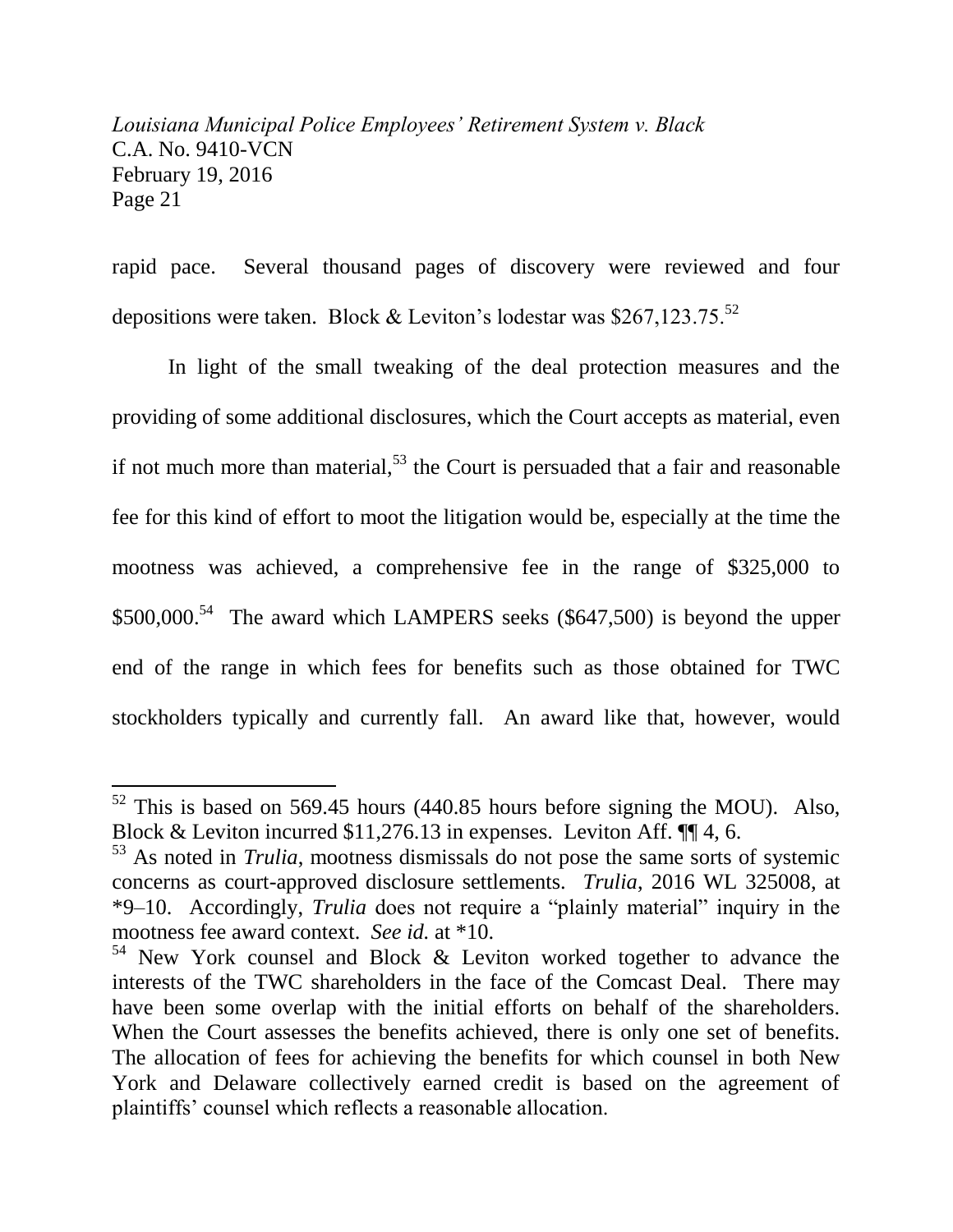require LAMPERS to demonstrate that it is entitled to full credit for the benefits achieved, but LAMPERS, quite properly, does not stake out that position. It acknowledges that 35% as a shared credit is appropriate.

The fundamental difficulty is that the Court does not accept that the \$1,850,000 fee award, specified in the now superseded Proposed Settlement, is appropriate for all plaintiffs' counsel, collectively. The Court, as it understands its function, must determine a fair fee for a mootness settlement incorporating the full range of benefits obtained and then allocate a reasonable percentage of the fee award to LAMPERS for its efforts here. Taking the mid-point of that range (\$412,500) and multiplying by the 0.35 share yields a fee, inclusive of expenses, of  $$144,375<sup>55</sup>$  That, accordingly, is the amount that the Court awards LAMPERS for the efforts of its counsel regarding the mootness resolution of the challenge to the Comcast Deal.

<sup>&</sup>lt;sup>55</sup> The equivalent hourly rate, after deducting expenses and considering pre-MOU hours, is \$302. If post-MOU hours are factored in, the hourly rate is even lower. For a case like this and for a firm like LAMPERS' counsel, the number is low. That may be a consequence of the less-than-spectacular benefits achieved and the impact of several firms involved in two-state litigation. Nonetheless, it is a fair and reasonable fee in these circumstances.